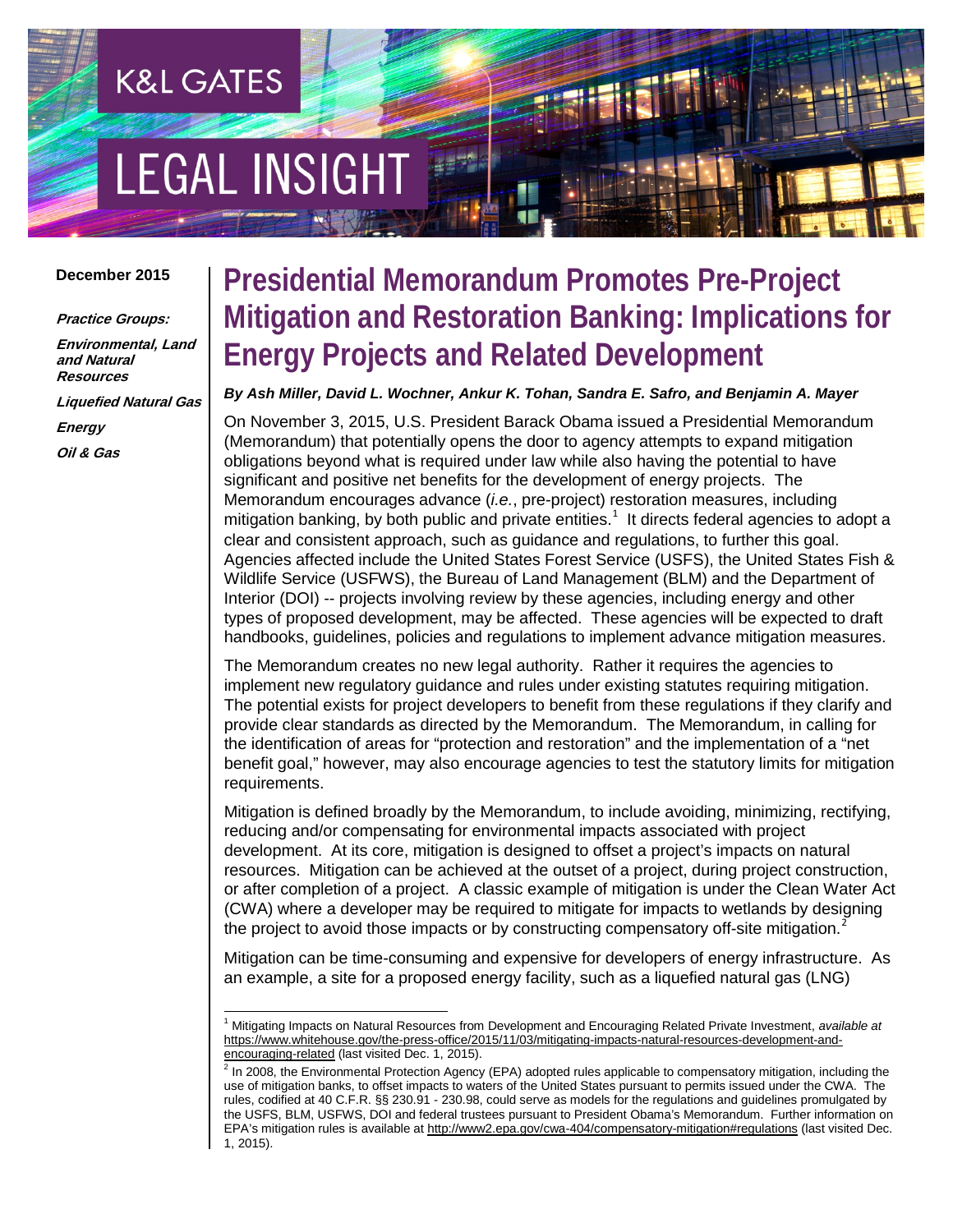### K&L GATES

### **Presidential Memorandum Promotes Pre-Project Mitigation and Restoration Banking: Implications for Energy Projects and Related Development**

facility, may contain areas of critical habitat or species protected by the Endangered Species Act (ESA). To offset adverse impacts to critical habitat or take of a listed species associated with development of such a facility, the project proponent often spends significant resources to mitigate those impacts through avoidance or investigation of areas with similar habitat to restore and/or preserve. In an effort to make the permitting and mitigation processes less time-consuming and more streamlined, predictable and efficient, it has become increasingly common for private entities to establish mitigation banks.

A mitigation bank is a wetland, stream, environmental resource or habitat conservation area that has been preserved, enhanced, restored or created to offset or compensate for environmental impacts associated with development activity, including facility operations and infrastructure. Developers can go directly to mitigation banks rather than expend resources at the early stages of a project to identify natural areas to restore and/or preserve.

The benefits of mitigation banking are not limited to ecological and biological sustainability. By providing a preexisting and established marketplace of restored and/or preserved natural resources, mitigation banks can help provide certainty to project developers by conserving commercial resources, including time and capital. Mitigation banks can also achieve economic efficiencies by tapping economies of scale, since a mitigation bank can more efficiently deliver environmental benefits in a centralized way -- offering a potential win-win for both the environment and development. This is where the Memorandum may have its greatest impact on the growing mitigation banking sector, as it appears to be consistent with and support that growth. The key takeaways from the Memorandum are as follows:

- **Advance Compensation, Avoidance and Restoration.** The Memorandum focuses on avoiding and minimizing damages, or what it calls "advance compensation," to natural resources and the restoration of contaminated or damaged natural habitats through, among other things, mitigation or restoration banking.
- **Private Investment.** The Memorandum encourages private investment and publicprivate partnerships to achieve restoration and conservation goals.
- **Best Practices and Mitigation Standards.** The Memorandum directs federal agencies to create a common set of clear and consistent best practices and performance standards for mitigating impacts on natural resources.
- **Identification of Development and Restoration Areas.** The Memorandum encourages identification of appropriate areas for development, areas where development may not be appropriate, and "the best locations for protection and restoration" of natural resources.
- **Implementation.** The Memorandum directs the USFS, BLM, USFWS, DOI and federal natural resource trustees to draft handbooks, guidelines, policies and regulations to implement advance mitigation measures.
	- o *USFS*. Must "develop and implement additional manual and handbook guidance" for mitigating impacts to natural resources within 180 days of the Memorandum. Within two years, USFS must finalize mitigation regulations.
	- o *BLM*. Has one year from the date of the Memorandum to finalize a mitigation policy for the consideration and application of mitigation measures to projects impacting public lands and resources.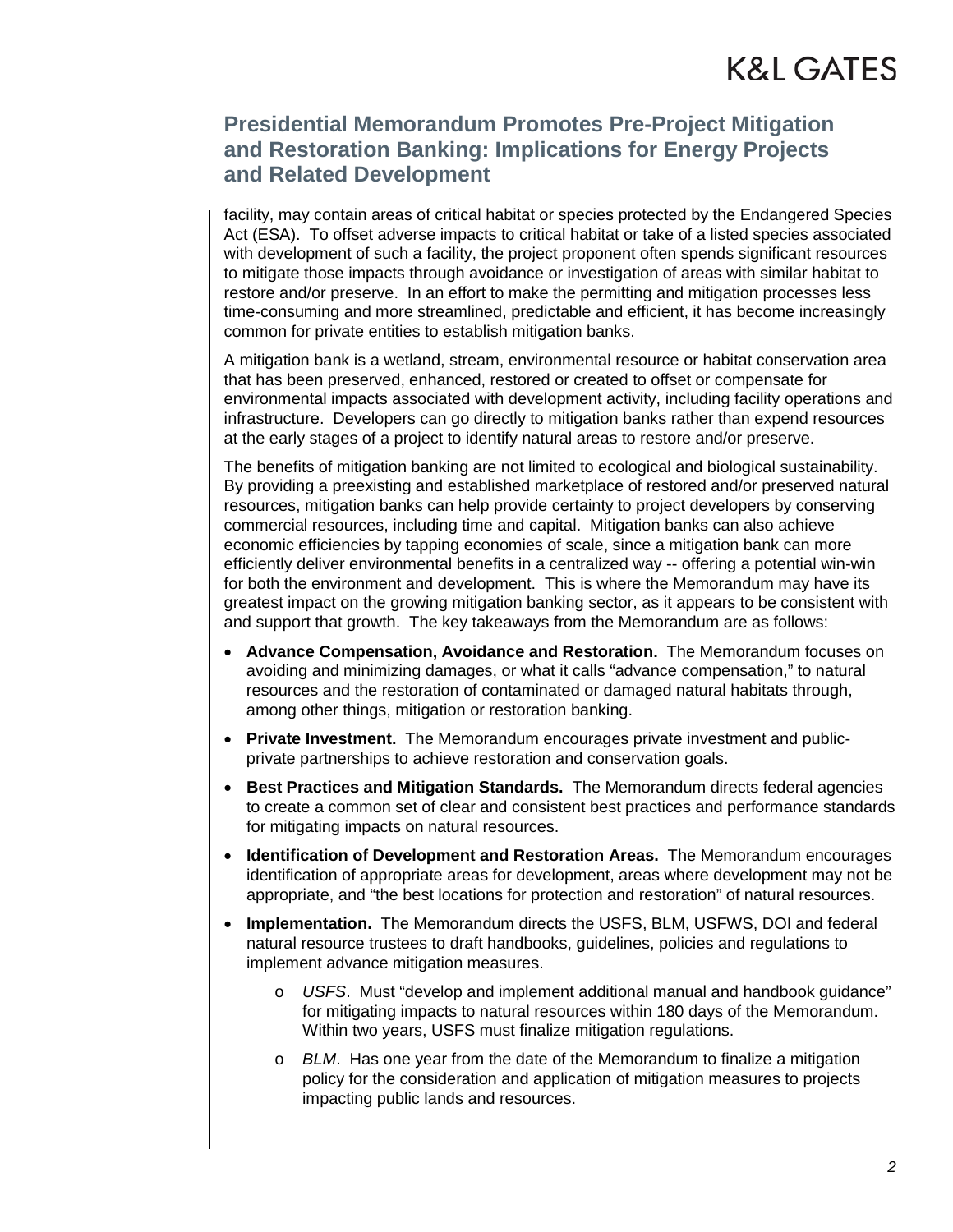### K&L GATES

### **Presidential Memorandum Promotes Pre-Project Mitigation and Restoration Banking: Implications for Energy Projects and Related Development**

- o *USFWS*. Has one year to finalize revised mitigation policies that apply to its responsibilities as trustee of certain natural resources, to its mitigation responsibilities under the ESA, and to conservation actions taken pursuant to the ESA.
- o *DOI*. Within one year of the Memorandum, DOI must issue guidance for developing mitigation projects, such as restoration banks, to offset impacts elsewhere.
- o *Federal Trustees*. Within one year, natural resource trustees must develop guidance for determining whether mitigation or restoration banking can be used as part of an approved restoration plan.

As the federal agencies implement President Obama's Memorandum, the potential benefits and hurdles to project development will become clearer. At the outset there is the potential for significant gains in the mitigation banking sector and associated benefits to developers. Indeed, mitigation or restoration banks established pursuant to the regulations and guidance called for by the Memorandum could provide project developers a streamlined and costeffective market for compensating for project impacts. There is also, however, the potential for agencies to implement regulatory requirements testing the limits of their statutory authority, such as designating off-limits restoration areas and requiring developers to show net benefits from pre-project mitigation.

It will be important to monitor implementation of the Memorandum to ensure that the agencies stay within their statutory lanes and that the benefits associated with mitigation banks are maximized. While the Memorandum does not purport to create new legal authority, and pays heed to existing legal authorities, it will inform how agencies interpret their existing practices and how new guidance and regulations are designed. The interaction between the Memorandum and agency authority under the CWA; the ESA; the Comprehensive Environmental Response, Compensation and Liability Act (CERCLA); and the National Environmental Policy Act (NEPA), for instance, will be developed over time, and significant questions remain as to the extent of the agencies' authority to impose net-positive mitigation under existing law. It will be instructive to see how agencies interpret the concept of advance mitigation and whether they seek to impose advance mitigation processes that go beyond familiar mitigation banking models. Nonetheless, the environmental and economic benefits from mitigation banking could be significant, and the Memorandum has the potential to streamline the mitigation process for project proponents. The future of mitigation banking and its potential to alleviate uncertainty and shorten timelines for energy project permitting and development may be in the balance.

#### **Authors:**

**Ash Miller**  ash.miller@klgates.com +1.206.370.7962

**Sandra E. Safro**  sandra.safro@klgates.com +1.202.778.9178

**David L. Wochner** david.wochner@klgates.com +1.202.778.9014

**Benjamin A. Mayer**  ben.mayer@klgates.com +1.206.370.8074

**Ankur K. Tohan**  ankur.tohan@klgates.com +1.206.370.7658